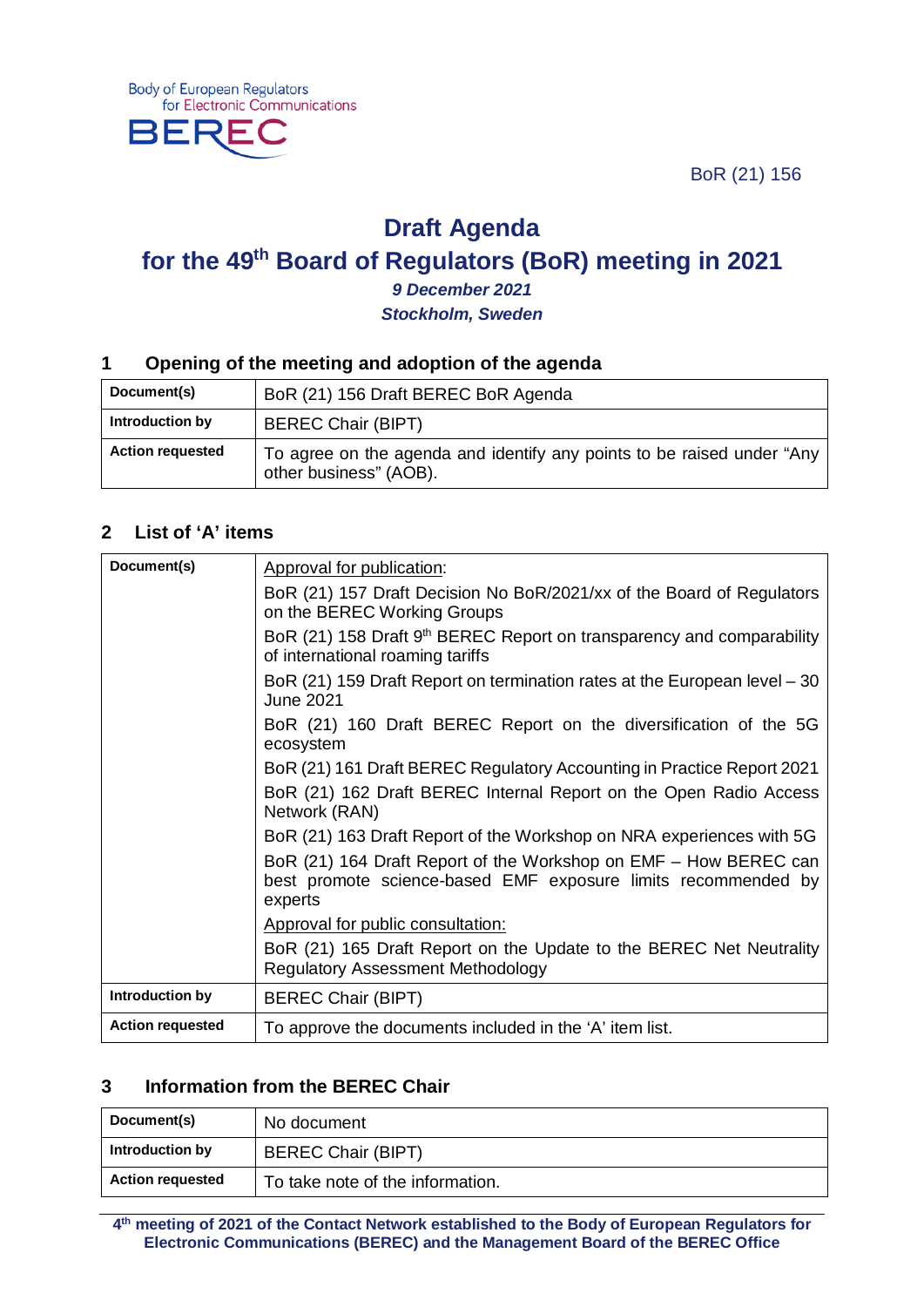# **4 Information from the BEREC Office**

| Document(s)             | BoR (21) 166 Contact lists pack                                                                 |
|-------------------------|-------------------------------------------------------------------------------------------------|
|                         | BoR (21) 167 Information on the electronic voting procedures since the<br>last plenary meeting  |
|                         | BoR (21) 168 Information on planned electronic voting procedures<br>between P4 2021 and P1 2022 |
|                         | BoR (21) 169 Work Programme 2021 status update                                                  |
|                         | BoR (21) 170 Outline of BEREC Annual Reports 2021                                               |
| Introduction by         | <b>BEREC Office Representative</b>                                                              |
| <b>Action requested</b> | To take note of the information.                                                                |

# **5 Information from the Commission**

| Document(s)             | No documents                     |
|-------------------------|----------------------------------|
| Introduction by         | <b>Commission Representative</b> |
| <b>Action requested</b> | To take note of the information. |

### **6 Fixed Network Evolution (FNE)**

### **6.1 Draft BEREC Report on a consistent approach to migration and copper switch-off**

| Document(s)             | BoR (21) 171 Draft BEREC Report on a consistent approach to migration<br>and copper switch-off |
|-------------------------|------------------------------------------------------------------------------------------------|
| Introduction by         | FNE WG Co-Chairs (PTS/RTR)                                                                     |
| <b>Action requested</b> | To discuss and approve for public consultation.                                                |

#### **6.2 Oral update on the Draft BEREC response to the public consultation on the draft revised EC Guidelines on State aid for broadband networks – progress and next steps**

| Document(s)             | No document                      |
|-------------------------|----------------------------------|
| Introduction by         | FNE WG Co-Chairs (PTS/RTR)       |
| <b>Action requested</b> | To take note of the information. |

### **7 Statistic and Indicators (SaI)**

| Document(s)             | BoR (21) 172 Draft Report to enable comparable national broadband<br>coverage indicators throughout Europe |
|-------------------------|------------------------------------------------------------------------------------------------------------|
| Introduction by         | Sal Co-Chairs (CNMC/ANCOM)                                                                                 |
| <b>Action requested</b> | To discuss and approve for publication.                                                                    |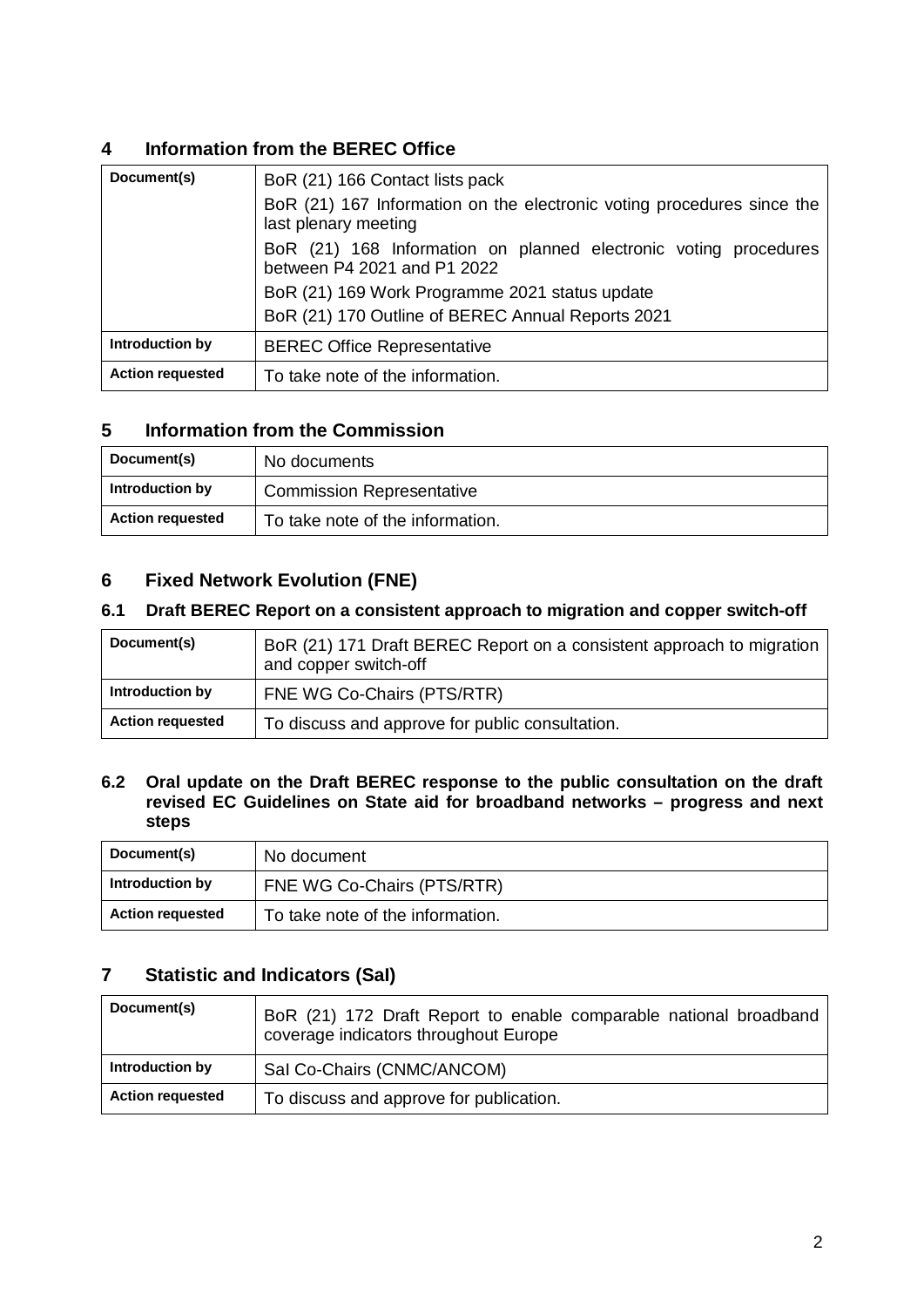# **8 Open Internet (OI)**

| Document(s)             | BoR (21) 173 Draft internal legal analysis on the ECJ judgements related<br>to the application of the Open Internet Regulation (EU) 2015/2120 |
|-------------------------|-----------------------------------------------------------------------------------------------------------------------------------------------|
| Introduction by         | OI Co-Chairs (ILR/TRAFICOM)                                                                                                                   |
| <b>Action requested</b> | To discuss and agree on the way forward.                                                                                                      |

# **9 Planning and Future Trends (PFT)**

# **9.1 Draft BEREC Work Programme 2022**

| Document(s)             | BoR (21) 174 Draft Report of the outcomes of the Public Consultation on<br>the Draft BEREC Work Programme 2022 |
|-------------------------|----------------------------------------------------------------------------------------------------------------|
|                         | BoR (21) 175 Draft BEREC Work Programme 2022                                                                   |
|                         | BoR (21) 176 List of PRDs for BEREC Work Programme 2022                                                        |
| Introduction by         | Incoming BEREC Chair (ACM)                                                                                     |
| <b>Action requested</b> | To discuss and approve for publication and internal use respectively.                                          |

### **9.2 Oral update on the Outline of the draft BEREC Working Programme 2023**

| Document(s)             | No document                      |
|-------------------------|----------------------------------|
| Introduction by         | BEREC Chair 2023 (EETT)          |
| <b>Action requested</b> | To take note of the information. |

# **10 Summary of 10th BEREC Stakeholder Forum**

| Document(s)             | No document                      |
|-------------------------|----------------------------------|
| Introduction by         | Incoming Chair (ACM)             |
| <b>Action requested</b> | To take note of the information. |

# **11 Oral update on the Digital Markets Act**

| Document(s)             | No document                      |
|-------------------------|----------------------------------|
| Introduction by         | MEA WG Co-Chairs (ARCEP/CNMC)    |
| <b>Action requested</b> | To take note of the information. |

# **12 End-User (EU)**

| Document(s)     | BoR (21) 177 Draft BEREC Opinion on the market and technological<br>developments and on their impact on the application of rights of end-users<br>in the EECC |
|-----------------|---------------------------------------------------------------------------------------------------------------------------------------------------------------|
| Introduction by | EU WG Co-Chair (AGCOM/ANACOM)                                                                                                                                 |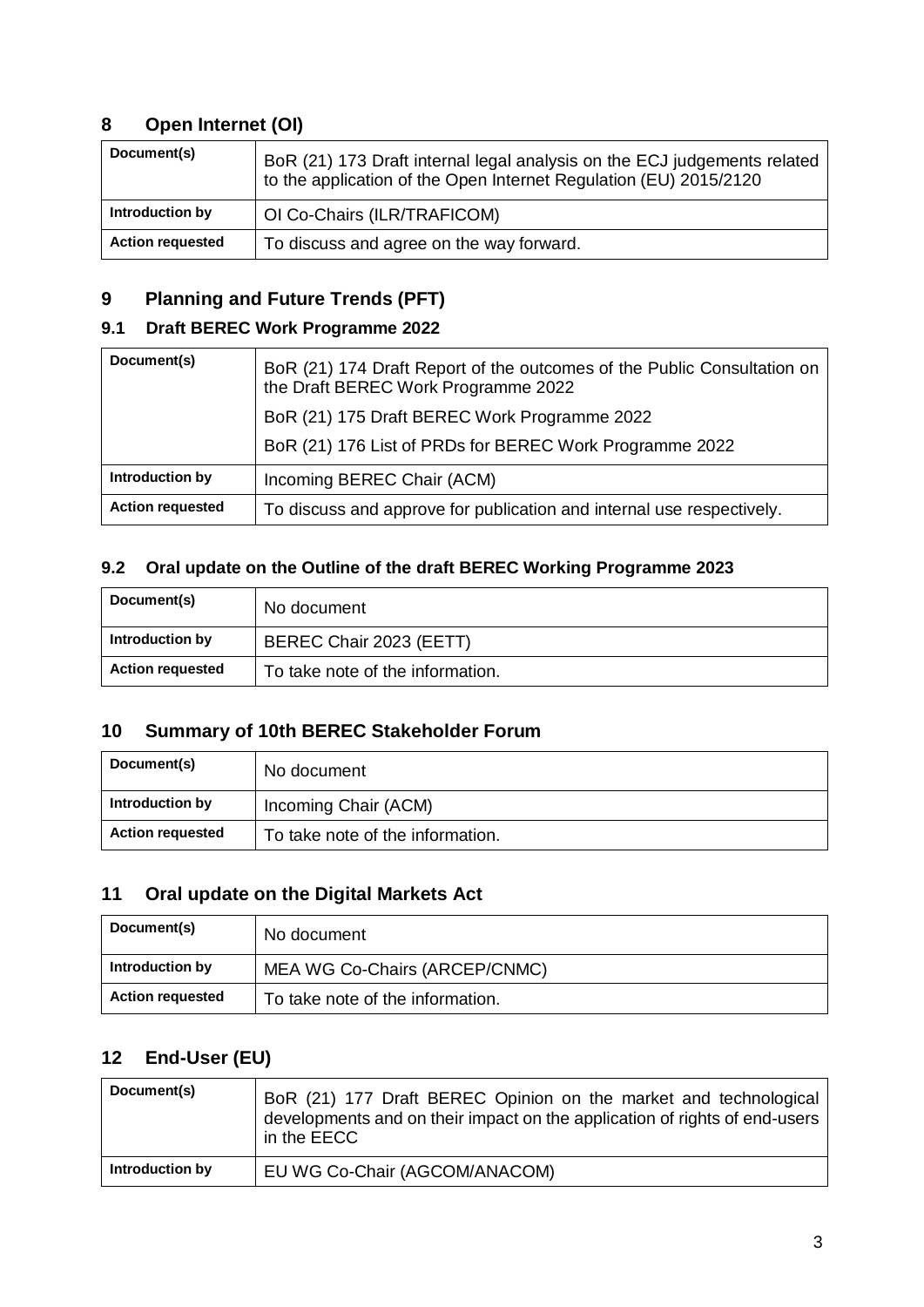| <b>Action requested</b> | To discuss and approve for publication. |
|-------------------------|-----------------------------------------|
|-------------------------|-----------------------------------------|

# **13 Regulatory Framework (RF)**

#### **13.1 Draft BEREC Opinion on the national implementation and functioning of the general authorisation**

| Document(s)             | BoR (21) 178 Draft BEREC Opinion on the national implementation and<br>functioning of the general authorisation |
|-------------------------|-----------------------------------------------------------------------------------------------------------------|
| Introduction by         | RF WG Co-Chairs (AGCOM/NMHH)                                                                                    |
| <b>Action requested</b> | To discuss and approve for publication.                                                                         |

#### **13.2 Draft BEREC Report on COVID-19 crisis - lessons learned regarding communication networks and services for a resilient society**

| Document(s)             | BoR (21) 179 Draft Report on the outcomes of Public Concultation on the<br>draft BEREC Report on COVID-19 crisis - lessons learned regarding<br>communication networks and services for a resilient society<br>BoR (21) 180 Draft BEREC Report on COVID-19 crisis - lessons learned<br>regarding communication networks and services for a resilient society |
|-------------------------|--------------------------------------------------------------------------------------------------------------------------------------------------------------------------------------------------------------------------------------------------------------------------------------------------------------------------------------------------------------|
| Introduction by         | RF WG Co-Chairs (AGCOM/NMHH)                                                                                                                                                                                                                                                                                                                                 |
| <b>Action requested</b> | To discuss and approve for publication.                                                                                                                                                                                                                                                                                                                      |

### **14 BEREC International Cooperation**

| Document(s)             | No document                                                     |
|-------------------------|-----------------------------------------------------------------|
| Introduction by         | BEREC Vice-Chair responsible for international activities (PTS) |
| <b>Action requested</b> | To take note of the information.                                |

#### **15 AOB**

# **15.1 Information on the 50th BoR Ordinary Meeting (9-11 March 2022, Virtual meeting)**

| Document(s)             | No document                      |
|-------------------------|----------------------------------|
| Introduction by         | <b>BEREC Chair (BIPT)</b>        |
| <b>Action requested</b> | To take note of the information. |

### **16 Heads Workshop on the Internet Ecosystem**

| Document(s)             | BoR (21) 181 Discussion paper                                  |
|-------------------------|----------------------------------------------------------------|
| Introduction by         | MEA WG Co-Chairs<br>OI WG Co-Chairs<br><b>External speaker</b> |
| <b>Action requested</b> | To discuss and agree on the way forward.                       |